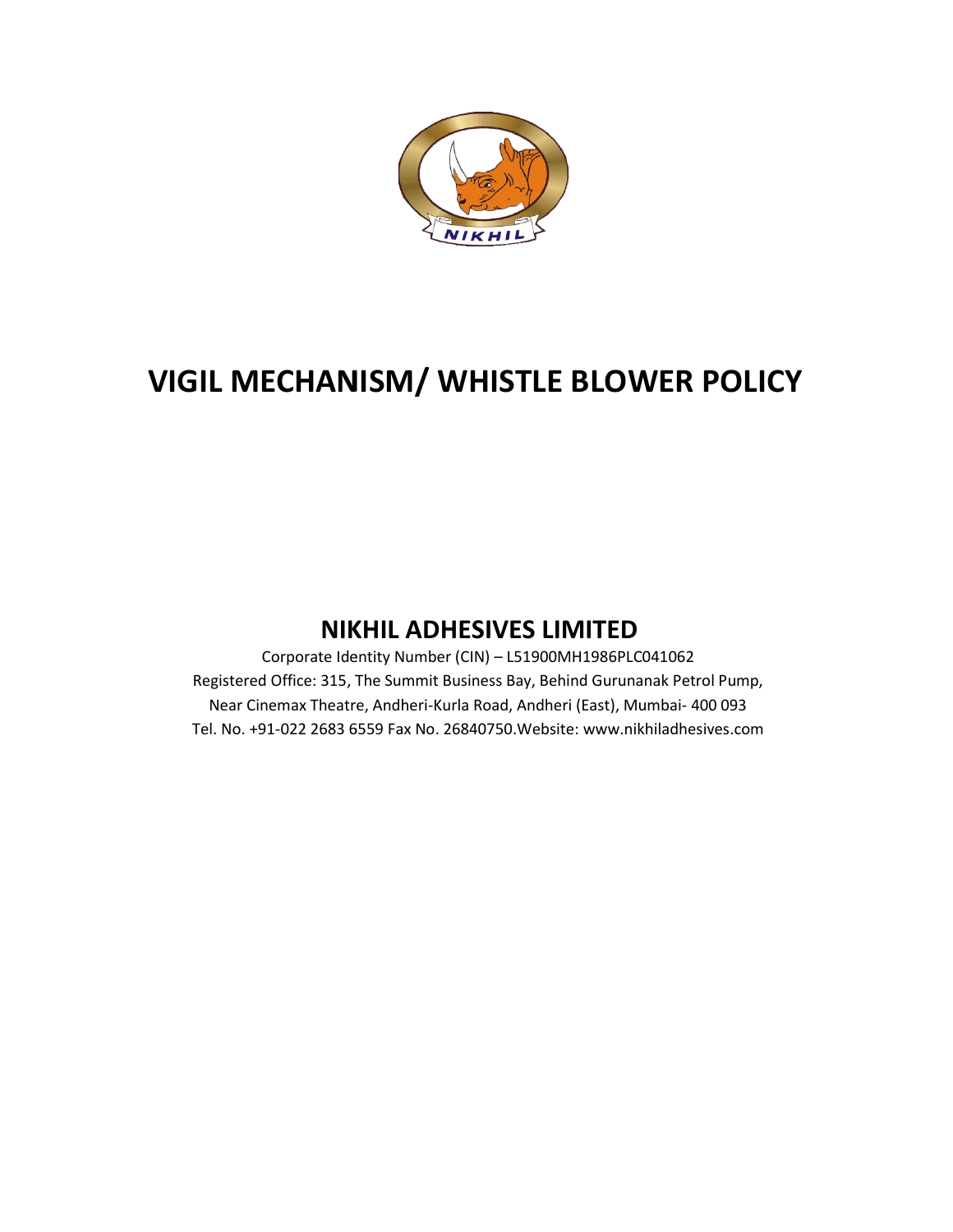## NIKHIL ADHESIVES LIMITED

### VIGIL MECHANISM / WHISTLE BLOWER POLICY

#### 1. PREAMBLE

The Companies Act, 2013 and Regulation 22 of the SEBI (LODR) Regulations, 2015 mandates every listed company and such other class of companies, as may be prescribed, to establish a vigil mechanism for directors and employees to report genuine concerns in such manner as may be prescribed. The Company has adopted a Code of Conduct for Directors and Senior Management Personnel ("the Code"), which lays down the principles and standards that should govern the actions of the Company, its directors and employees. Any actual or potential violation of the Code, howsoever insignificant or perceived as such, is a matter of serious concern for the Company.

In terms of Regulation 4(2)(d) of SEBI (Listing Obligations and Disclosure Requirements) Regulations, 2015 ("SEBI LODR"), it is mandatory requirement for all listed companies to devise an effective whistle blower mechanism enabling stakeholders, including individual employees and their representative bodies, to freely communicate their concerns about illegal or unethical practices.

The Vigil Mechanism/Whistle Blower Policy also needs to provide for adequate safeguards against victimization of director(s)/employee(s) who avail of the Vigil Mechanism and to make provision for direct access to the Chairman of the Audit Committee in appropriate or exceptional cases.

Considering the applicability of Section 177(g) of the Companies Act, 2013 and also Clause 49 of the Listing Agreement with Stock Exchange, the Company has formulated this Vigil Mechanism/Whistle Blower Policy in compliance thereto.

#### 2. DEFINITIONS

"Audit Committee" means a Committee constituted by the Board of Directors of the Company in accordance with the provisions of the SEBI (LODR) Regulations, 2015 and the Companies Act, 2013.

"Board" means the Board of Directors of the Company.

"Code" means the Code of Conduct for Directors and Senior Management Personnel adopted by the Company.

"Company" means Nikhil Adhesives Limited and all its offices/divisions.

"Employee" means all the present employees and Whole-time Directors of the Company (whether working in India or abroad).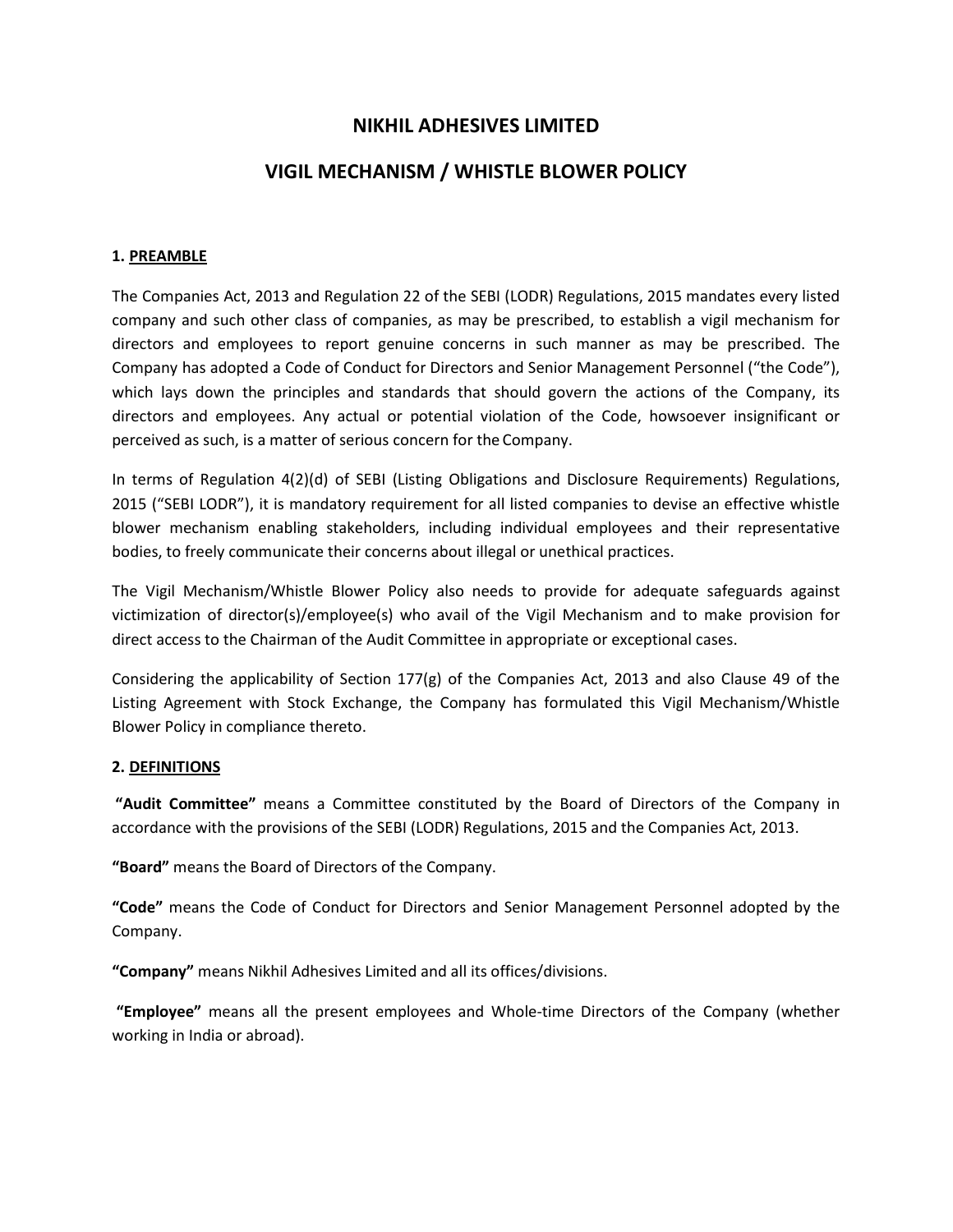"Protected Disclosure" means a concern raised by an employee/director or group of employees/directors of the Company, through a written communication and made in good faith which discloses or demonstrates information about an unethical or improper activity falling under the title "COVERAGE OF THE POLICY" or Alleged wrongful conduct with respect to the Company.

"Subject" means a person or group of persons against or in relation to whom a Protected Disclosure is made or evidence gathered during the course of an investigation.

"Vigilance Officer" means an officer appointed to receive protected disclosures from Whistle Blower, maintaining records thereof, placing the same before the Audit Committee for its disposal and informing the Whistle Blower the result thereof.

"Whistle Blower" is an employee/director or group of employees/director(s) who make a Protected Disclosure under this Policy and also referred in this policy as complainant.

#### 3. POLICY OBJECTIVES

The Company is committed to developing a culture where it is safe for all directors/employees to raise concerns about any unacceptable practice and any event of misconduct.

The Company is committed to adhere to the highest standards of ethical, moral and legal conduct of business operations. To maintain these standards, the Company encourages its directors/employees who have concerns about suspected misconduct to come forward and express these concerns without fear of punishment or unfair treatment.

The Vigil (Whistle Blower) Mechanism provides a channel to the employees and directors to report concerns about unethical behavior, actual or suspected fraud or violation of the Code or Policy. The mechanism provides for adequate safeguards against victimization of employees and Directors who avail of the mechanism and also provide for direct access to the Chairman of the Audit Committee in appropriate or exceptional cases.

The mechanism/policy neither releases employees and directors from their duty of confidentiality in the course of their work nor can it be used as a route for raising malicious or unfounded allegations about a personal situation or with a mala fide intent.

#### 4. THE GUIDING PRINCIPLES

To ensure that this Policy is adhered to, and to assure that the concern will be acted upon seriously, the Company will:

Ensure that the Whistle Blower and/or the person processing the Protected Disclosure is not victimized for doing so;

Treat victimization as a serious matter including initiating disciplinary action on such person/(s);

Ensure complete confidentiality;

Not attempt to conceal evidence of the Protected Disclosure;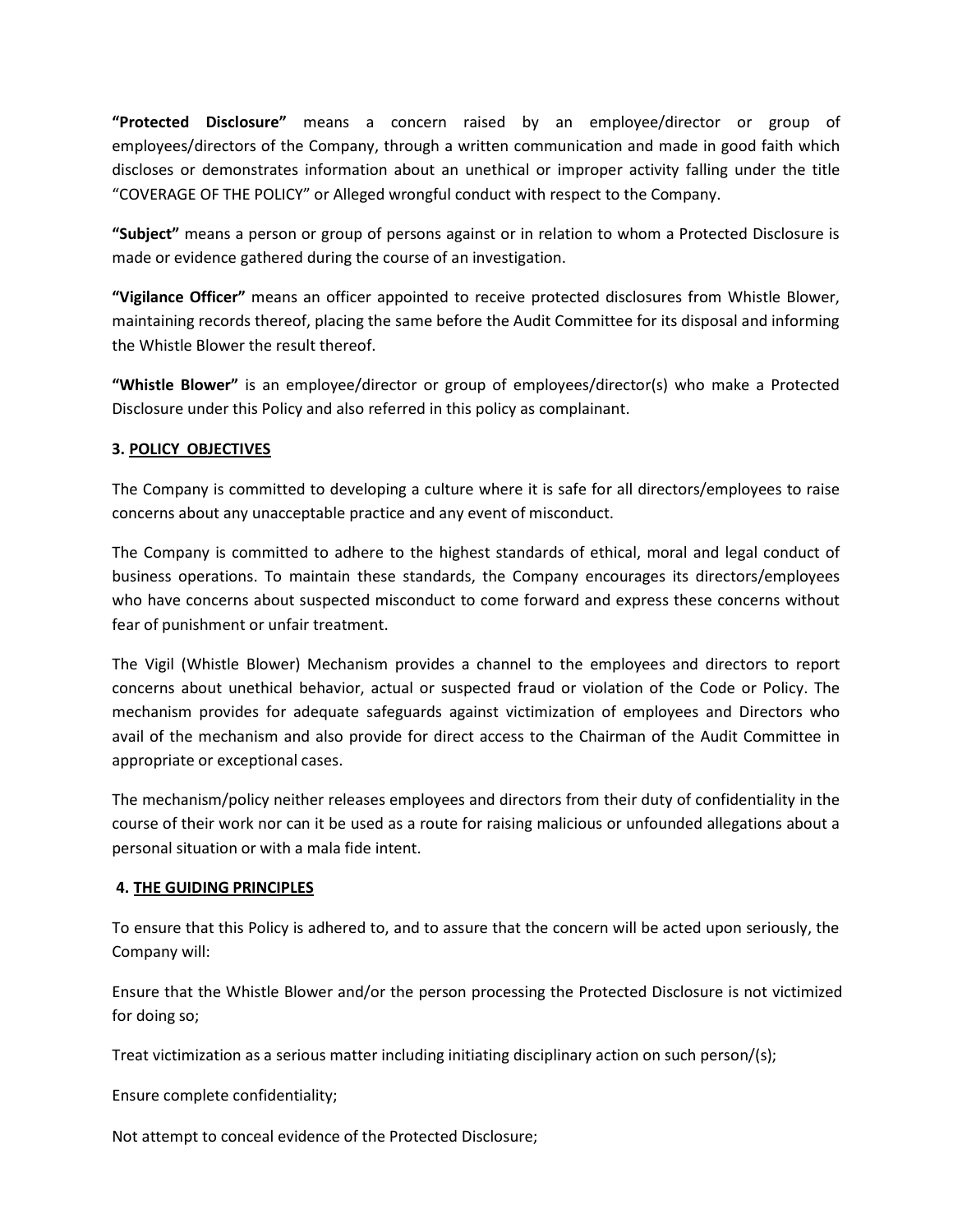Take disciplinary action, if any one destroys or conceals evidence of the Protected Disclosure made/to be made; and

Provide an opportunity of being heard to the persons involved especially to the Subject.

#### 5. COVERAGE OF POLICY

The Policy covers malpractices and events which have taken placed/suspected to take place involving:

- (a) Alleged wrongful conduct;
- (b) Abuse of authority;
- (c) Breach of contract;
- (d) Negligence causing substantial and specific danger to public health and safety; (e) Manipulation of company data/records;
- (f) Financial irregularities, including fraud, or suspected fraud;
- (g) Criminal offence;
- (h) Pilferation of confidential/propriety information;
- (i) Deliberate violation of law/regulation including Insider Trading;
- (j) Misuse/misappropriation of Company's funds/assets;
- (k) Breach of Company's Code of Conduct or Rules; and
- (l) Any other unethical, biased, favoured, imprudent event.

The Policy should not be used as a route for raising malicious or unfounded allegations against colleagues.

#### 6. DISQUALIFICATIONS

While it will be ensured that genuine Whistle Blowers are accorded complete protection from any kind of unfair treatment as herein set out, any abuse of this protection will warrant disciplinary action.

Protection under this Policy would not mean protection from disciplinary action arising out of false or bogus allegations made by a Whistle Blower knowing it to be false or bogus or with a mala fide intention.

Whistle Blowers, who make any Protected Disclosures, which have been subsequently found to be mala fide, frivolous or malicious shall be liable for disciplinary action under the Company's Code of Conduct besides being disqualified from reporting further Protected Disclosures. In case of repeated frivolous complaints being filed by a Whistle Blower, the Audit Committee may take suitable action against such person including reprimand.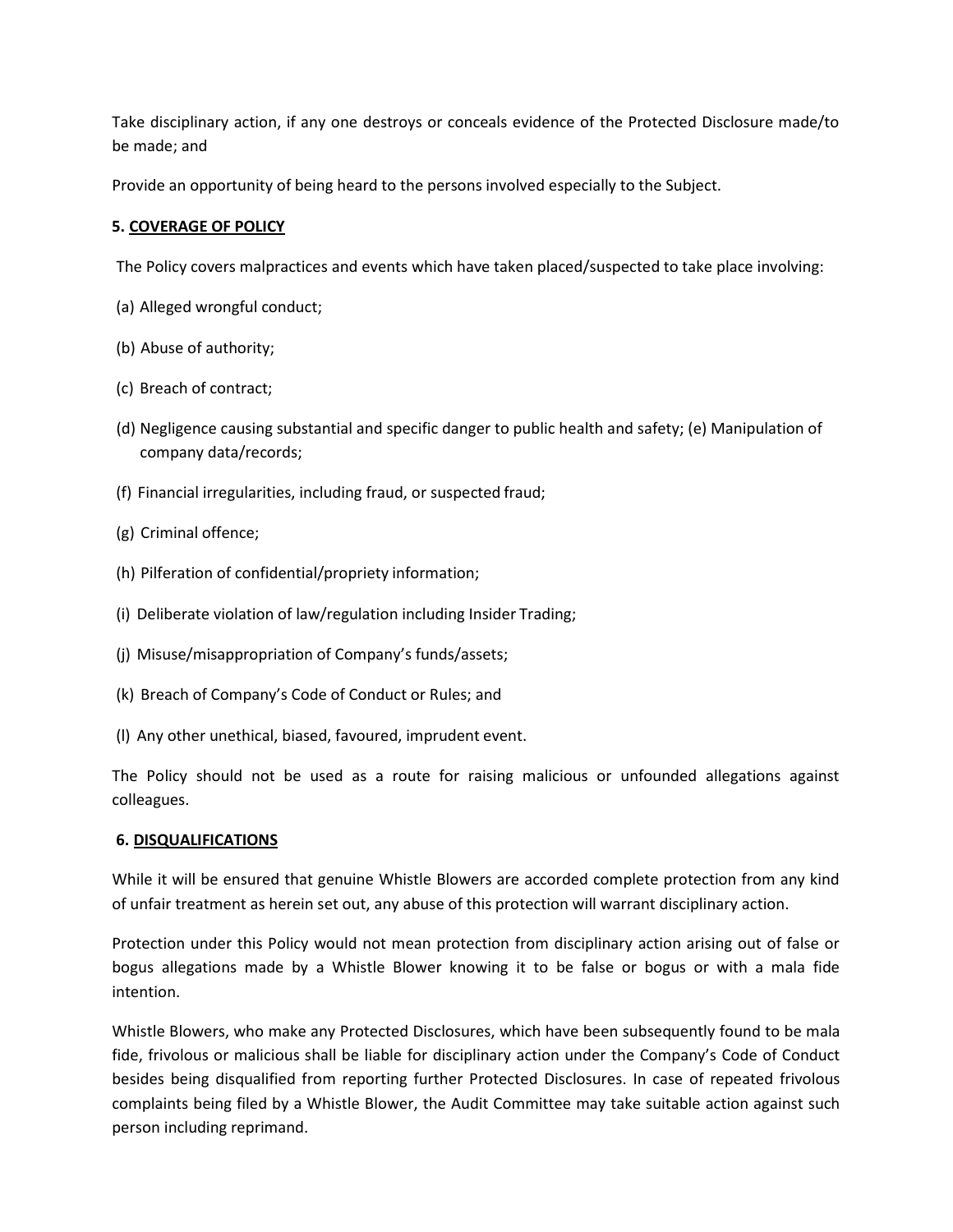#### 7. ELIGIBILITY

All Employees of the Company including Directors are eligible to make Protected Disclosures under the Policy in relation to matters concerning the Company.

#### 8. RECEIPT AND DISPOSAL OF PROTECTED DISCLOSURES

Whistle Blowers can make Protected Disclosure to the Vigilance Officer as soon as possible but not later than 30 consecutive days after becoming aware of the same. The Protected Disclosure should be factual and neither speculative nor in the nature of a conclusion and should contain as much specific information as possible to allow for proper assessment of the nature and extent of the concern.

All Protected Disclosures against Employees (except Vigilance Officer) should be addressed to the Vigilance Officer of the Company or to the Chairman of the Audit Committee in appropriate or exceptional cases by email to investors@nikhiladhesives.com.

Protected Disclosure against the Vigilance Officer and any of the Directors of the Company should be addressed to the Chairman of the Audit Committee. The contact details of the Chairman of the Audit Committee is as under:-

Mrs. Ishita T. Gandhi 315, The Summit Business Bay, Behind Gurunanak Petrol Pump, Opposite Cinemax Theatre, Andheri- Kurla Road, Andheri (East), Mumbai- 400 093

Whistle Blower must put his/her name to Protected Disclosure. Anonymous/Pseudonymous Protected Disclosures shall not be entertained by the Vigilance Officer.

If initial/preliminary enquiries by the Vigilance Officer indicate that the concern has no basis, or it is not a matter to be further investigated or pursued under this Policy, it may be dismissed at this stage and the decision will be documented.

Where initial enquiries indicate that further investigation is necessary, this will be carried through either by the Vigilance Officer or by such other person as may be authorized or appointed by the Vigilance Officer. The investigation would be conducted in a fair manner, as a neutral fact-finding process and without presumption of guilt. A written report of the findings will be made.

Name of the Whistle Blower shall not be disclosed by the Vigilance Officer unless otherwise required under any law or regulation or by a competent court of law.

The Vigilance Officer shall make a detailed written record of the Protected Disclosure. The record will, inter alia, include: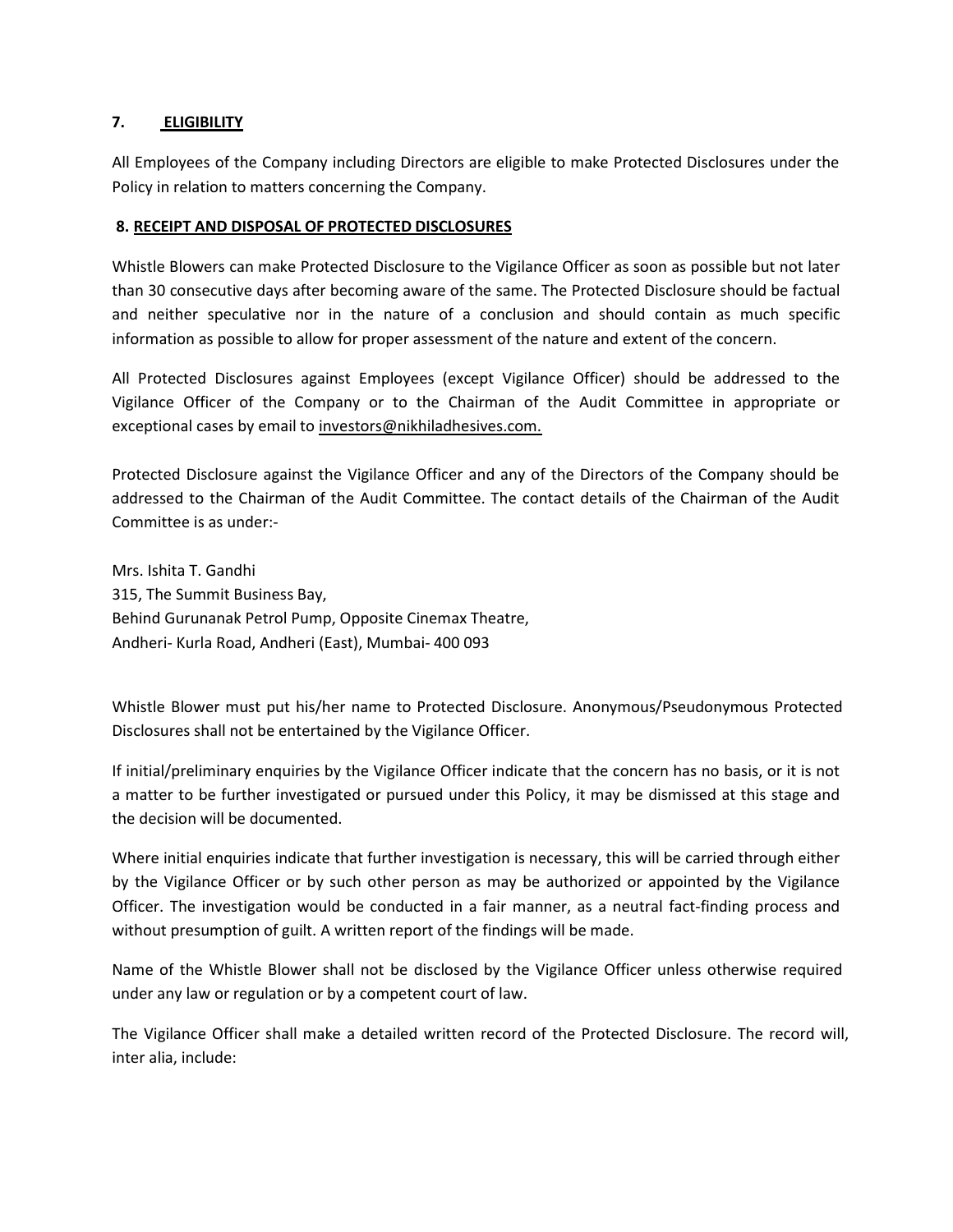- (a) Facts of the matter;
- (b) Whether the same Protected Disclosure was raised previously by anyone, and if so, the outcome thereof;
- (c) Whether any Protected Disclosure was raised previously against the same Subject;
- (d) The financial/otherwise loss which has been incurred/would have been incurred by the Company;
- (e) Findings of the Vigilance Officer/investigation person; and
- (f) The recommendations of the Vigilance Officer on disciplinary/other action(s). The Vigilance Officer shall finalize and submit the report to the Chairman of the Audit Committee, within 30 days.

On submission of report, the Chairman of the Audit Committee shall discuss the matter with the Vigilance Officer who shall either:

- (a) In case the Protected Disclosure is proved, accept the findings of the Vigilance Officer and take such disciplinary action as he may think fit and take preventive measures to avoid reoccurrence of the alleged wrongful conduct;
- (b) In case the Protected Disclosure is not proved, extinguish the matter;

#### OR

(c) Depending upon the seriousness of the matter, Chairman of the Audit Committee may refer the matter to the Board of Directors with proposed disciplinary action/counter measures. The Board of Directors, if thinks fit, may further refer the matter to the Audit Committee for necessary action with its proposal.

#### 9. PROTECTION

No unfair treatment will be meted out to a Whistle Blower by virtue of his/her having reported a Protected Disclosure under this Policy. The Company, as a policy, condemns any kind of discrimination, harassment, retaliation victimization or any other unfair employment practice being adopted against Whistle Blower. Complete protection will, therefore, be given to Whistle Blower against any unfair practice. Those working for or with the Company who engages in retaliation or other means as described above against the Whistle Blower may also be subjected to civil, criminal and legal action in accordance with governing laws besides disciplinary action by the Company.

The identity of the Whistle Blower shall be kept confidential to the extent possible and permitted under the applicable laws.

Any other Employee assisting in the said investigation or furnishing evidence shall also be protected to the same extent as the Whistle Blower.

#### 10. SECRECY/CONFIDENTIALITY

The Whistle Blower, the Subject, the Vigilance Officer and everyone involved in the process shall:

- (a) Maintain complete and strict confidentiality/secrecy of the matter;
- (b) Not discuss the matter with any other person other than one required for enquiry/investigation into the matter;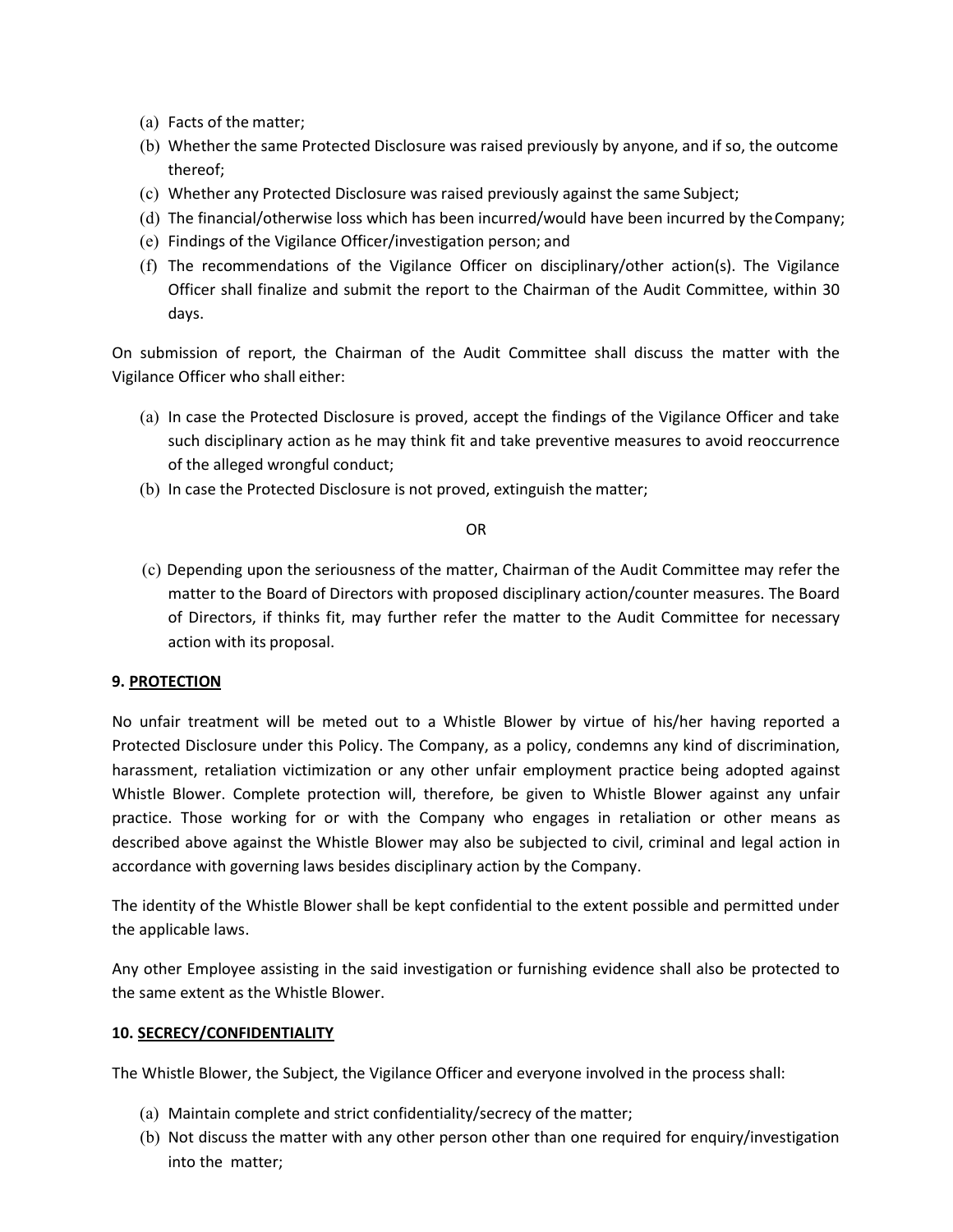- (c) Discuss only to the extent required for the purpose of completing the process and investigations;
- (d) Not keep the papers unattended anywhere at any time; and
- (e) Keep the electronic mails/files under password. If anyone is found not complying with the above, he/she shall be held liable for such disciplinary and punitive action as is considered fit.

#### 11. REPORTING

A quarterly report with number of complaints received under the Policy and their outcome shall be placed before the Audit Committee and the Board.

#### 12. AMENDMENT

The Board reserves the right to amend or modify this Policy in whole or in part, at any time without assigning any reason, whatsoever